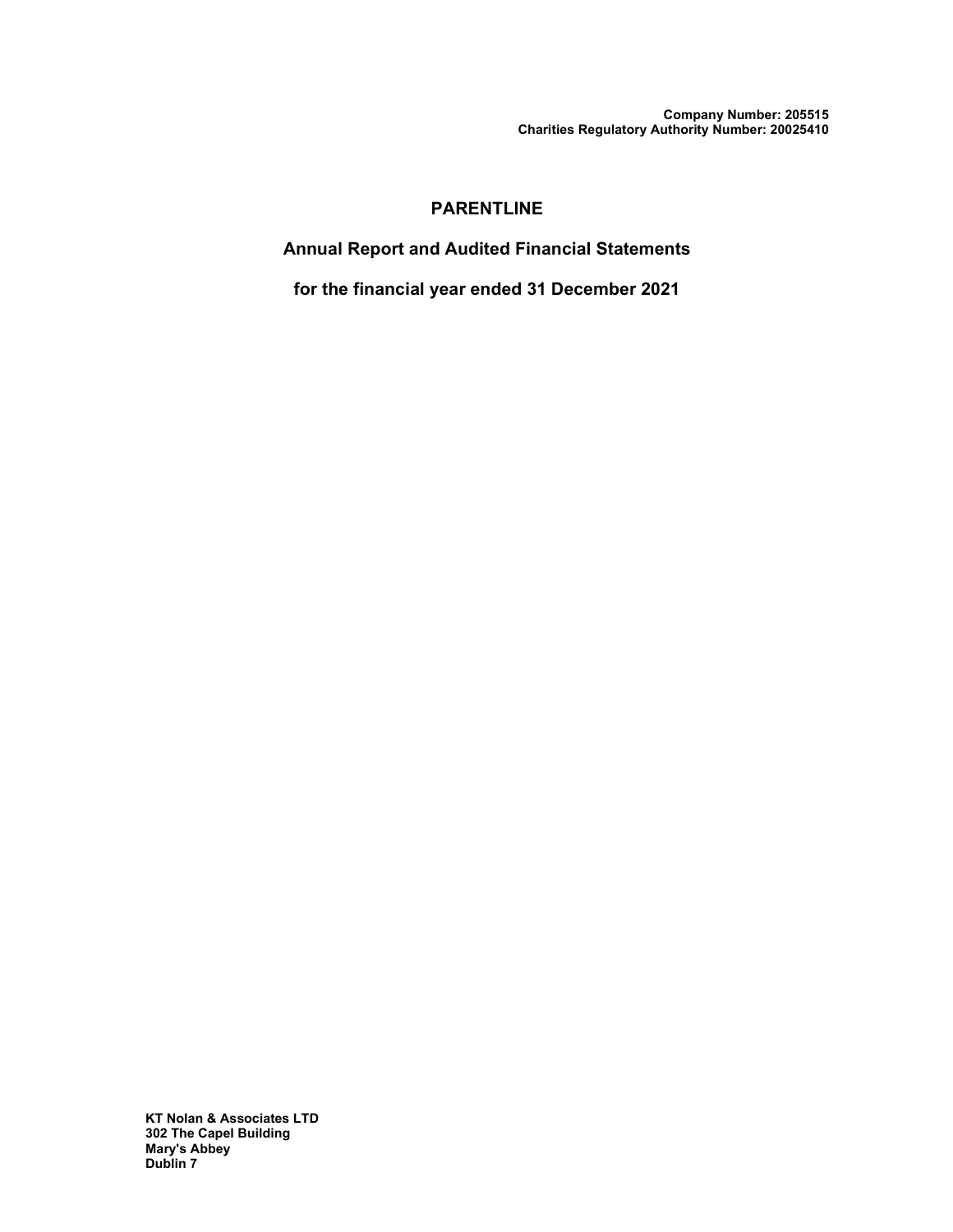# PARENTLINE **CONTENTS**

|                                                                | Page            |
|----------------------------------------------------------------|-----------------|
| Reference and Administrative Information                       | 3               |
| Directors' Annual Report                                       | $4 - 5$         |
| Directors' Responsibilities Statement                          | 6               |
| Independent Auditor's Report                                   | $7 - 9$         |
| <b>Statement of Financial Activities</b>                       | 10 <sup>°</sup> |
| <b>Balance Sheet</b>                                           | 11              |
| Notes to the Financial Statements                              | $12 - 15$       |
| Supplementary Information relating to the Financial Statements | 17 - 18         |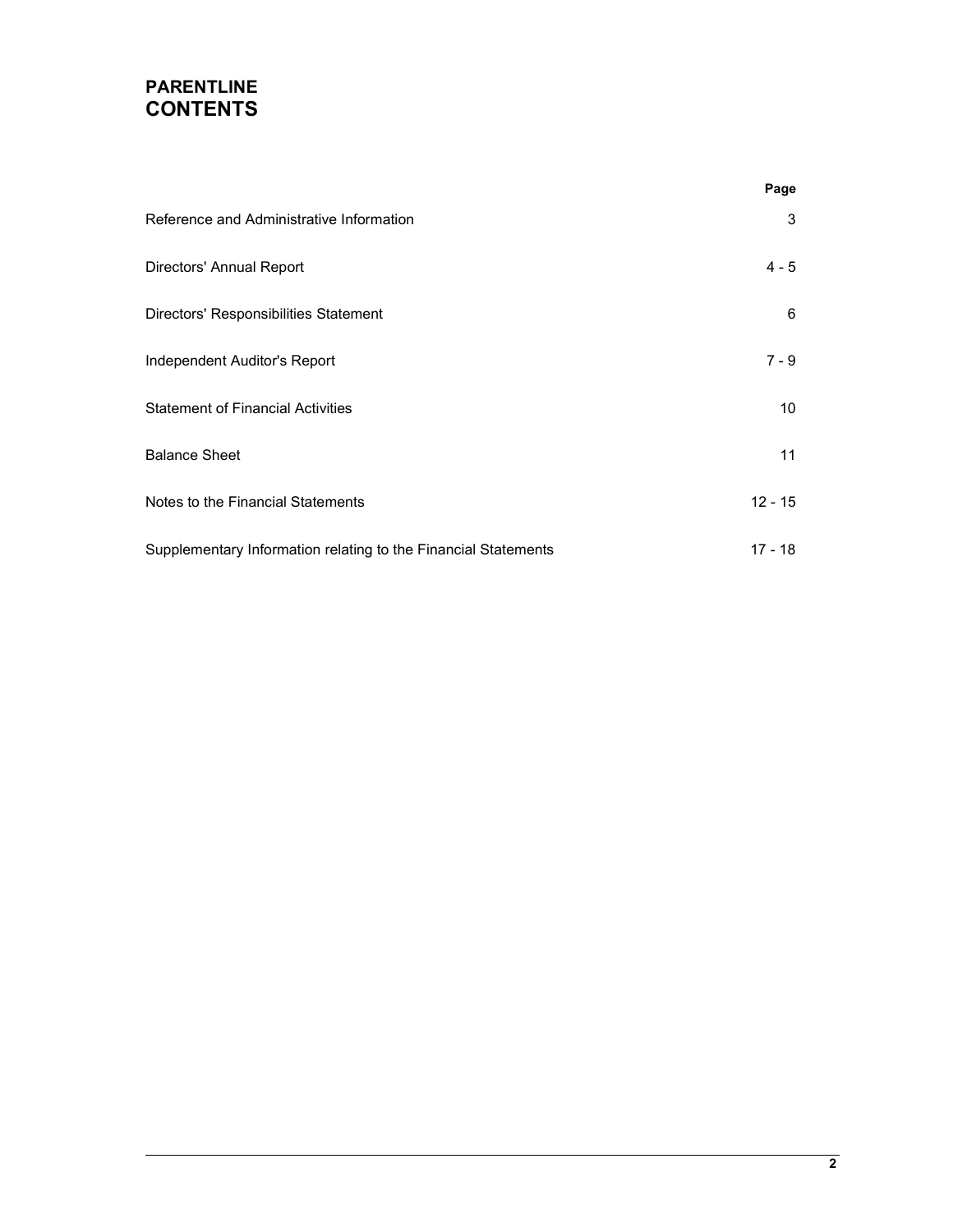# PARENTLINE REFERENCE AND ADMINISTRATIVE INFORMATION

| <b>Directors</b>                               | Shane Coleman<br>Terence Hayden<br>Anna Barry<br>Michele Ridgway<br>Louise Mulholland<br><b>Margaret Goddard</b><br>Emer Crowley (Appointed 16 June 2021)<br>Elizabeth Hodgins (Appointed 16 June 2021)<br>Katharine Mulcahy (Appointed 16 June 2021) |
|------------------------------------------------|-------------------------------------------------------------------------------------------------------------------------------------------------------------------------------------------------------------------------------------------------------|
| Chairperson                                    | Michele Ridgway                                                                                                                                                                                                                                       |
| <b>Company Secretary</b>                       | Terence Hayden                                                                                                                                                                                                                                        |
| <b>Charities Regulatory Authority Number</b>   | 20025410                                                                                                                                                                                                                                              |
| <b>Company Number</b>                          | 205515                                                                                                                                                                                                                                                |
| <b>Registered Office and Principal Address</b> | <b>Carmichael House</b><br>North Brunswick Street<br>Dublin 7                                                                                                                                                                                         |
| <b>Auditors</b>                                | KT Nolan & Associates LTD<br>302 The Capel Building<br>Mary's Abbey<br>Dublin 7                                                                                                                                                                       |
| <b>Bankers</b>                                 | <b>Permanent TSB</b><br>Unit 1/2 Omni Park Shopping Centre, Swords Rd<br>Dublin 9                                                                                                                                                                     |
|                                                | Allied Irish Bank                                                                                                                                                                                                                                     |

Capel Street Dublin 1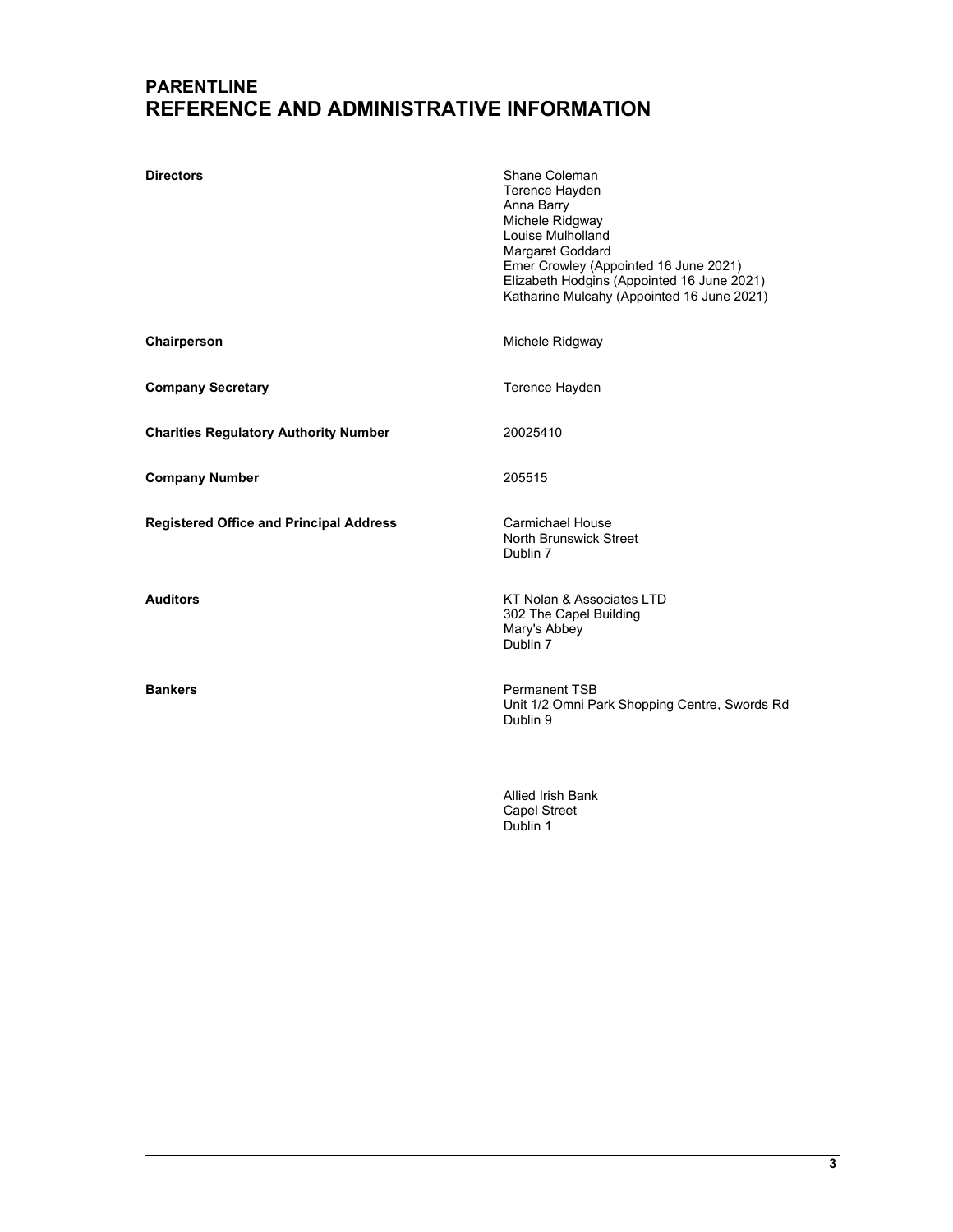# PARENTLINE DIRECTORS' ANNUAL REPORT

for the financial year ended 31 December 2021

The directors present their Directors' Annual Report, combining the Directors' Report and Trustees' Report, and the audited financial statements for the financial year ended 31 December 2021.

The financial statements are prepared in accordance with the Companies Act 2014, FRS 102 "The Financial Reporting Standard applicable in the UK and Republic of Ireland" and Accounting and Reporting by Charities: Statement of Recommended Practice applicable to charities preparing their financial statements in accordance with the Financial Reporting Standard applicable in the UK and Republic of Ireland (FRS 102).

The Directors' Report contains the information required to be provided in the Directors' Annual Report under the Statement of Recommended Practice (SORP) guidelines. The directors of the company are also charity trustees for the purpose of charity law and under the company's constitution are known as members of the board of trustees.

In this report the directors of PARENTLINE present a summary of its purpose, governance, activities, achievements and finances for the financial year 2021.

The company is a registered charity and hence the report and results are presented in a form which complies with the requirements of the Companies Act 2014 and, although not obliged to comply with the Statement of Recommended Practice (Charities SORP effective January 2015), the organisation has implemented its recommendations where relevant in these financial statements.

The company is limited by guarantee not having a share capital.

#### Financial Results

At the end of the financial year the company has assets of €51,160 (2020 - €46,615) and liabilities of €11,502 (2020 - €6,189). The net assets of the company have decreased by €(768).

#### Principal Risks and Uncertainties

The company is reliant on grant income from the government agency Tusla for funding to trade.

#### Directors and Secretary

The directors who served throughout the financial year, except as noted, were as follows:

Shane Coleman Terence Hayden Anna Barry Michele Ridgway Louise Mulholland Margaret Goddard Emer Crowley (Appointed 16 June 2021) Elizabeth Hodgins (Appointed 16 June 2021) Katharine Mulcahy (Appointed 16 June 2021)

In accordance with the Articles of Association, the directors retire by rotation and, being eligible, offer themselves for re-election.

The secretary who served throughout the financial year was Terence Hayden.

### Compliance with Sector-Wide Legislation and Standards

The company engages pro-actively with legislation, standards and codes which are developed for the sector. PARENTLINE subscribes to and is compliant with the following:

- The Companies Act 2014
- The Charities SORP (FRS 102)

#### Auditors

The auditors, KT Nolan & Associates LTD have indicated their willingness to continue in office in accordance with the provisions of section 383(2) of the Companies Act 2014.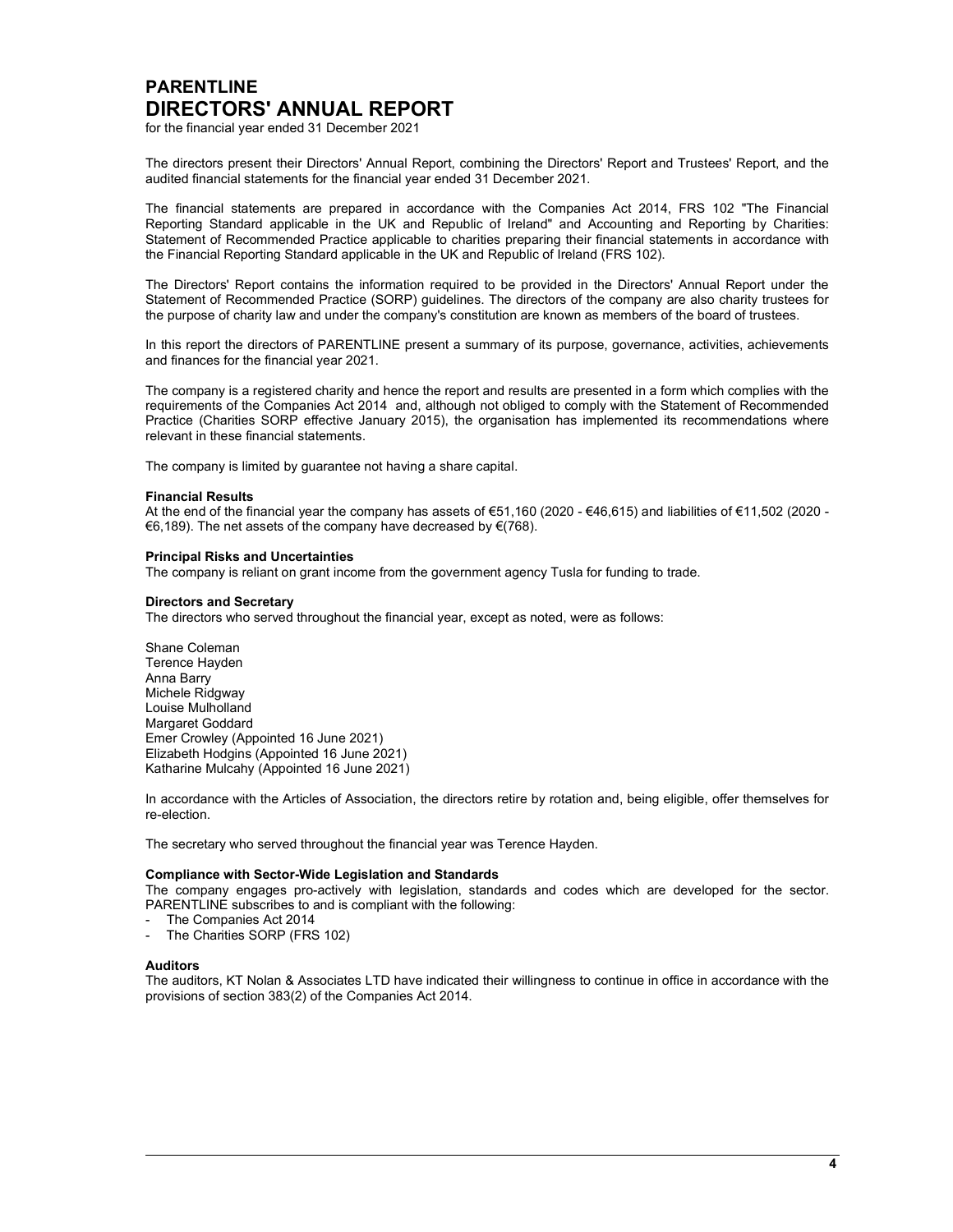# PARENTLINE DIRECTORS' ANNUAL REPORT

for the financial year ended 31 December 2021

### Accounting Records

To ensure that adequate accounting records are kept in accordance with Sections 281 to 285 of the Companies Act 2014, the directors have employed appropriately qualified accounting personnel and have maintained appropriate computerised accounting systems. The accounting records are located at the company's office at Carmichael House, North Brunswick Street, Dublin 7.

| Approved by the Board of Directors on | and signed on its behalf by: |  |
|---------------------------------------|------------------------------|--|
|                                       |                              |  |

Chairperson

\_\_\_\_\_\_\_\_\_\_\_\_\_\_\_\_\_\_\_\_\_\_\_\_\_\_\_\_\_\_\_\_ \_\_\_\_\_\_\_\_\_\_\_\_\_\_\_\_\_\_\_\_\_\_\_\_\_\_\_\_\_\_\_\_ Michele Ridgway **Elizabeth Hodgins**<br>
Chairperson **Elizabeth Hodgins**<br>
Director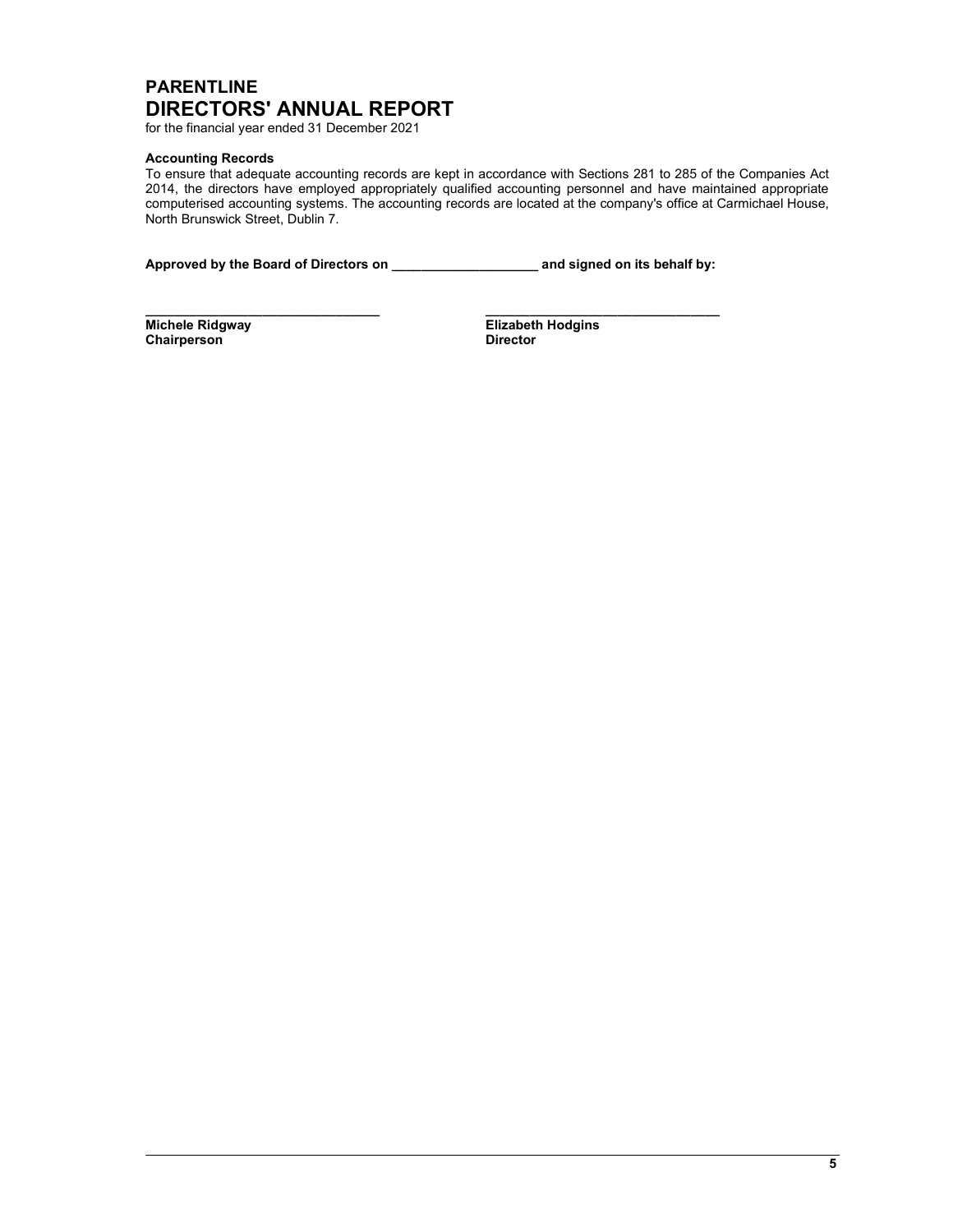# PARENTLINE DIRECTORS' RESPONSIBILITIES STATEMENT

for the financial year ended 31 December 2021

The directors are responsible for preparing the financial statements in accordance with applicable Irish law and regulations.

Irish company law requires the directors to prepare financial statements for each financial year. Under the law the directors have elected to prepare the financial statements in accordance with the Companies Act 2014 and FRS 102 "The Financial Reporting Standard applicable in the UK and Republic of Ireland" issued by the Financial Reporting Council. Under company law, the directors must not approve the financial statements unless they are satisfied that they give a true and fair view of the assets, liabilities and financial position of the company as at the financial year end date and of the net income or expenditure of the company for the financial year and otherwise comply with the Companies Act 2014.

In preparing these financial statements, the directors are required to:

- select suitable accounting policies and apply them consistently;
- observe the methods and principles in the Statement of Recommended Practice: Accounting and Reporting by Charities;
- make judgements and estimates that are reasonable and prudent;
- state whether the financial statements have been prepared in accordance with the relevant financial reporting framework, identify those standards, and note the effect and the reasons for any material departure from those standards; and
- prepare the financial statements on the going concern basis unless it is inappropriate to presume that the company will continue in operation.

The directors confirm that they have complied with the above requirements in preparing the financial statements.

The directors are responsible for ensuring that the company keeps or causes to be kept adequate accounting records which correctly explain and record the transactions of the company, enable at any time the assets, liabilities, financial position and net income or expenditure of the company to be determined with reasonable accuracy, enable them to ensure that the financial statements and the Directors' Annual Report comply with Companies Act 2014 and enable the financial statements to be audited. They are also responsible for safeguarding the assets of the company and hence for taking reasonable steps for the prevention and detection of fraud and other irregularities.

In so far as the directors are aware:

- there is no relevant audit information (information needed by the company's auditor in connection with preparing the auditor's report) of which the company's auditor is unaware, and
- the directors have taken all the steps that they ought to have taken as directors in order to make themselves aware of any relevant audit information and to establish that the company's auditor is aware of that information.

Approved by the Board of Directors on \_\_\_\_\_\_\_\_\_\_\_\_\_\_\_\_\_\_\_\_ and signed on its behalf by:

 $\frac{1}{2}$  ,  $\frac{1}{2}$  ,  $\frac{1}{2}$  ,  $\frac{1}{2}$  ,  $\frac{1}{2}$  ,  $\frac{1}{2}$  ,  $\frac{1}{2}$  ,  $\frac{1}{2}$  ,  $\frac{1}{2}$  ,  $\frac{1}{2}$  ,  $\frac{1}{2}$  ,  $\frac{1}{2}$  ,  $\frac{1}{2}$  ,  $\frac{1}{2}$  ,  $\frac{1}{2}$  ,  $\frac{1}{2}$  ,  $\frac{1}{2}$  ,  $\frac{1}{2}$  ,  $\frac{1$ 

Chairperson

Michele Ridgway **Elizabeth Hodgins**<br>
Chairperson<br>
Chairperson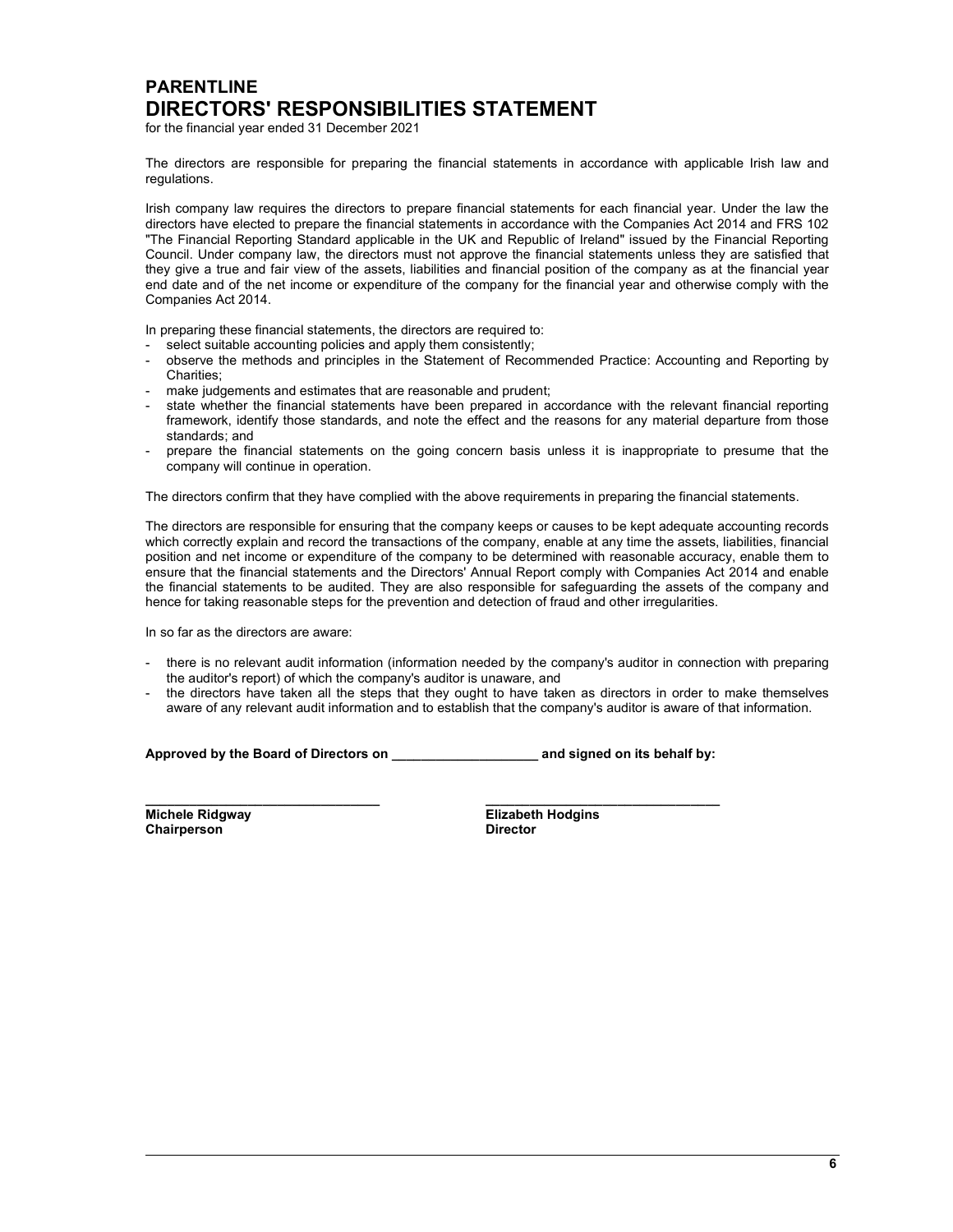# INDEPENDENT AUDITOR'S REPORT to the Members of PARENTLINE

#### Report on the audit of the financial statements

### **Opinion**

We have audited the company financial statements of PARENTLINE for the financial year ended 31 December 2021 which comprise the Statement of Financial Activities (incorporating an Income and Expenditure Account), the Balance Sheet and the notes to the financial statements, including the summary of significant accounting policies set out in note 2. The financial reporting framework that has been applied in their preparation is Irish law and FRS 102 "The Financial Reporting Standard applicable in the UK and Republic of Ireland" and Accounting and Reporting by Charities: Statement of Recommended Practice applicable to charities preparing their accounts in accordance with FRS 102.

In our opinion the financial statements:

- give a true and fair view of the assets, liabilities and financial position of the company as at 31 December 2021 and of its deficit for the financial year then ended;
- have been properly prepared in accordance with FRS 102 "The Financial Reporting Standard applicable in the UK and Republic of Ireland", as applied in accordance with the provisions of the Companies Act 2014 and having regard to the Charities SORP; and
- have been properly prepared in accordance with the requirements of the Companies Act 2014.

#### Basis for opinion

We conducted our audit in accordance with International Standards on Auditing (Ireland) (ISAs (Ireland)) and applicable law. Our responsibilities under those standards are described below in the Auditor's responsibilities for the audit of the financial statements section of our report. We are independent of the company in accordance with ethical requirements that are relevant to our audit of financial statements in Ireland, including the Ethical Standard for Auditors (Ireland) issued by the Irish Auditing and Accounting Supervisory Authority (IAASA), and we have fulfilled our other ethical responsibilities in accordance with these requirements. We believe that the audit evidence we have obtained is sufficient and appropriate to provide a basis for our opinion.

#### Conclusions relating to going concern

In auditing the financial statements, we have concluded that the directors' use of the going concern basis of accounting in the preparation of the financial statements is appropriate.

Based on the work we have performed, we have not identified any material uncertainties relating to events or conditions that, individually or collectively, may cast significant doubt on the company's ability to continue as a going concern for a period of at least twelve months from the date when the financial statements are authorised for issue.

Our responsibilities and the responsibilities of the directors with respect to going concern are described in the relevant sections of this report.

#### Other Information

The directors are responsible for the other information. The other information comprises the information included in the annual report other than the financial statements and our Auditor's Report thereon. Our opinion on the financial statements does not cover the other information and, except to the extent otherwise explicitly stated in our report, we do not express any form of assurance conclusion thereon.

Our responsibility is to read the other information and, in doing so, consider whether the other information is materially inconsistent with the financial statements or our knowledge obtained in the course of the audit, or otherwise appears to be materially misstated. If we identify such material inconsistencies or apparent material misstatements, we are required to determine whether there is a material misstatement in the financial statements or a material misstatement of the other information. If, based on the work we have performed, we conclude that there is a material misstatement of this other information, we are required to report that fact. We have nothing to report in this regard.

#### Opinions on other matters prescribed by the Companies Act 2014

In our opinion, based on the work undertaken in the course of the audit, we report that:

- the information given in the Directors' Annual Report for the financial year for which the financial statements are prepared is consistent with the financial statements; and

We have obtained all the information and explanations which, to the best of our knowledge and belief, are necessary for the purposes of our audit.

In our opinion the accounting records of the company were sufficient to permit the financial statements to be readily and properly audited and the financial statements are in agreement with the accounting records.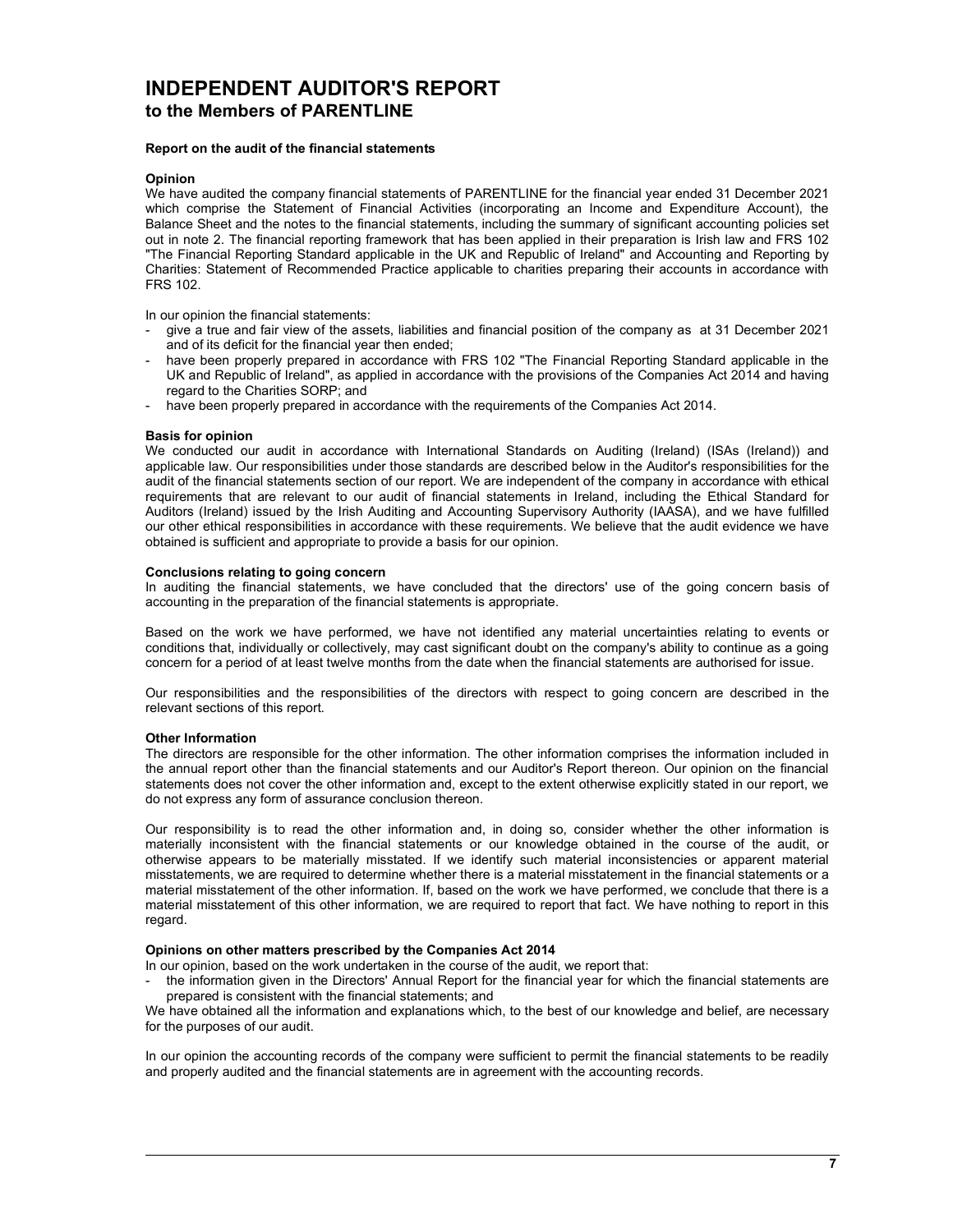# INDEPENDENT AUDITOR'S REPORT to the Members of PARENTLINE

### Matters on which we are required to report by exception

Based on the knowledge and understanding of the company and its environment obtained in the course of the audit, we have not identified any material misstatements in the Directors' Annual Report. The Companies Act 2014 requires us to report to you if, in our opinion, the disclosures of directors' remuneration and transactions required by sections 305 to 312 of the Act are not complied with by the company. We have nothing to report in this regard.

### Respective responsibilities

### Responsibilities of directors for the financial statements

As explained more fully in the Directors' Responsibilities Statement set out on page 5, the directors are responsible for the preparation of the financial statements in accordance with the applicable financial reporting framework that give a true and fair view, and for such internal control as they determine is necessary to enable the preparation of financial statements that are free from material misstatement, whether due to fraud or error.

In preparing the financial statements, the directors are responsible for assessing the company's ability to continue as a going concern, disclosing, if applicable, matters related to going concern and using the going concern basis of accounting unless management either intends to liquidate the company or to cease operations, or has no realistic alternative but to do so.

### Auditor's responsibilities for the audit of the financial statements

Our objectives are to obtain reasonable assurance about whether the financial statements as a whole are free from material misstatement, whether due to fraud or error, and to issue an Auditor's Report that includes our opinion. Reasonable assurance is a high level of assurance, but is not a guarantee that an audit conducted in accordance with ISAs (Ireland) will always detect a material misstatement when it exists. Misstatements can arise from fraud or error and are considered material if, individually or in aggregate, they could reasonably be expected to influence the economic decisions of users taken on the basis of these financial statements.

### Further information regarding the scope of our responsibilities as auditor

As part of an audit in accordance with ISAs (Ireland), we exercise professional judgement and maintain professional scepticism throughout the audit. We also:

- Identify and assess the risks of material misstatement of the financial statements, whether due to fraud or error, design and perform audit procedures responsive to those risks, and obtain audit evidence that is sufficient and appropriate to provide a basis for our opinion. The risk of not detecting a material misstatement resulting from fraud is higher than for one resulting from error, as fraud may involve collusion, forgery, intentional omissions, misrepresentations, or the override of internal control.
- Obtain an understanding of internal control relevant to the audit in order to design audit procedures that are appropriate in the circumstances, but not for the purpose of expressing an opinion on the effectiveness of the company's internal control.
- Evaluate the appropriateness of accounting policies used and the reasonableness of accounting estimates and related disclosures made by directors.
- Conclude on the appropriateness of the directors' use of the going concern basis of accounting and, based on the audit evidence obtained, whether a material uncertainty exists related to events or conditions that may cast significant doubt on the company's ability to continue as a going concern. If we conclude that a material uncertainty exists, we are required to draw attention in our Auditor's Report to the related disclosures in the financial statements or, if such disclosures are inadequate, to modify our opinion. Our conclusions are based on the audit evidence obtained up to the date of our Auditor's Report. However, future events or conditions may cause the company to cease to continue as a going concern.
- Evaluate the overall presentation, structure and content of the financial statements, including the disclosures, and whether the financial statements represent the underlying transactions and events in a manner that achieves fair presentation.

We communicate with those charged with governance regarding, among other matters, the planned scope and timing of the audit and significant audit findings, including any significant deficiencies in internal control that we identify during our audit.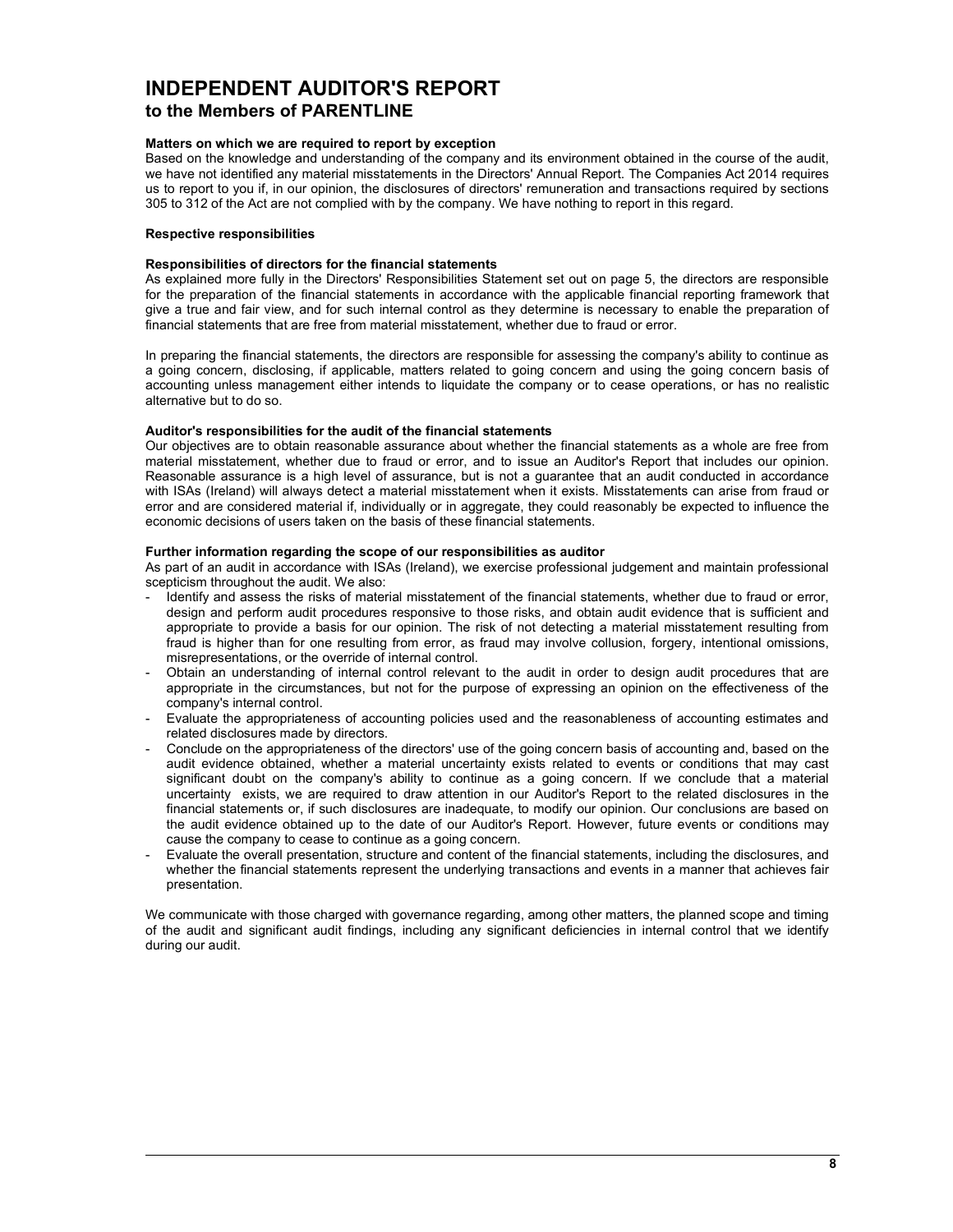# INDEPENDENT AUDITOR'S REPORT to the Members of PARENTLINE

### The purpose of our audit work and to whom we owe our responsibilities

Our report is made solely to the company's members, as a body, in accordance with Section 391 of the Companies Act 2014. Our audit work has been undertaken so that we might state to the company's members those matters we are required to state to them in an Auditor's Report and for no other purpose. To the fullest extent permitted by law, we do not accept or assume any responsibility to anyone other than the company and the company's members, as a body, for our audit work, for this report, or for the opinions we have formed.

Kieron Nolan for and on behalf of KT NOLAN & ASSOCIATES LTD 302 The Capel Building Mary's Abbey Dublin 7

 $\overline{\phantom{a}}$  , we can assume that the contract of  $\overline{\phantom{a}}$ 

...............................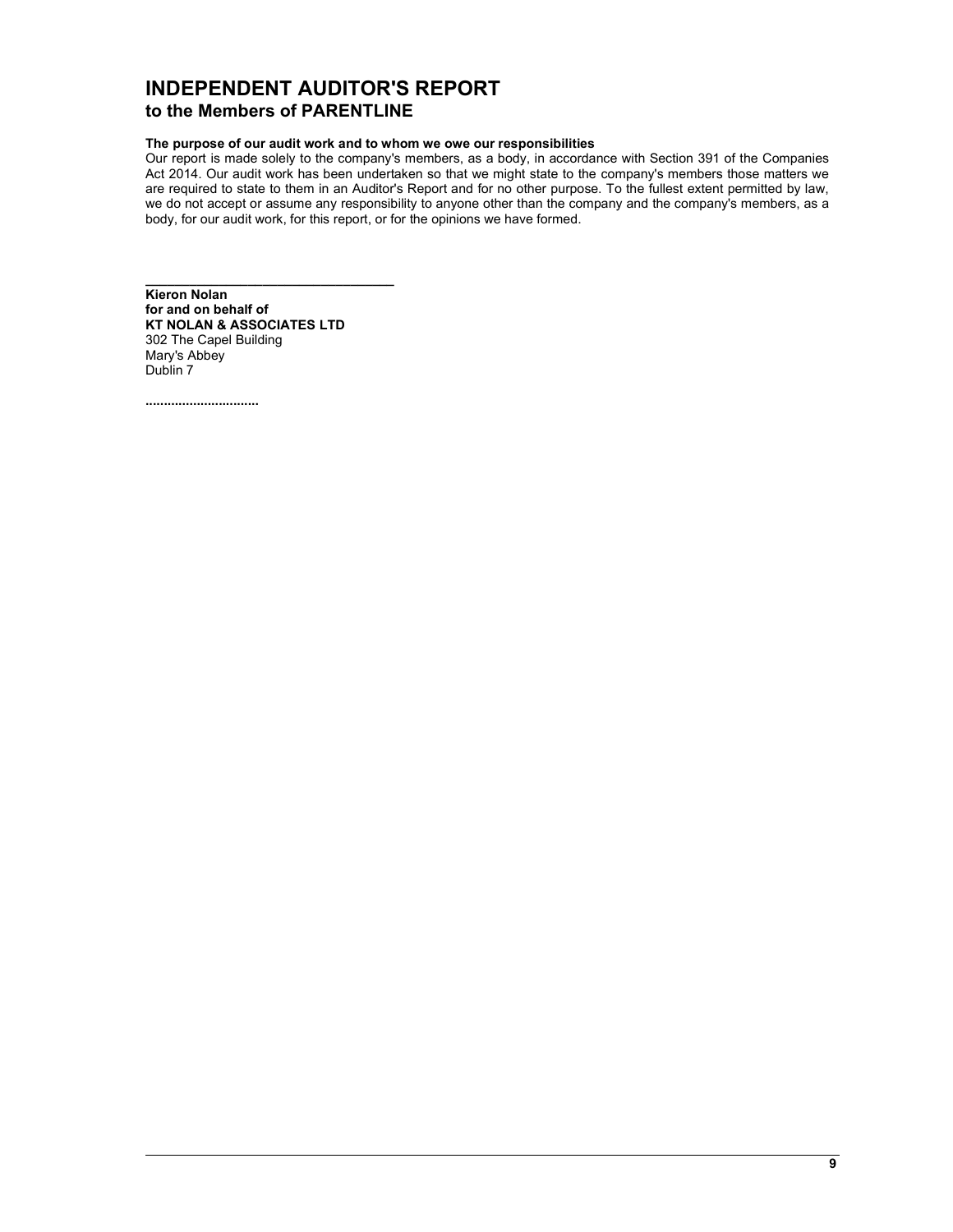# PARENTLINE STATEMENT OF FINANCIAL ACTIVITIES

(Incorporating an Income and Expenditure Account) for the financial year ended 31 December 2021

|                                                                                   |              | Unrestricted<br><b>Funds</b> |           | <b>Total Unrestricted</b><br>Funds | Total     |
|-----------------------------------------------------------------------------------|--------------|------------------------------|-----------|------------------------------------|-----------|
|                                                                                   | <b>Notes</b> | 2021<br>€                    | 2021<br>€ | 2020<br>€                          | 2020<br>€ |
| <b>Incoming Resources</b>                                                         |              |                              |           |                                    |           |
| Activities for generating funds                                                   | 3.1          | 118,822                      | 118,822   | 86,817                             | 86,817    |
| <b>Resources Expended</b>                                                         |              |                              |           |                                    |           |
| Charitable activities                                                             | 4.1          | 119,590                      | 119,590   | 93,648                             | 93,648    |
| Net incoming/outgoing resources before transfers<br>Gross transfers between funds |              | (768)                        | (768)     | (6,831)                            | (6,831)   |
| Net movement in funds for the financial year                                      |              | (768)                        | (768)     | (6,831)                            | (6,831)   |
| <b>Reconciliation of funds</b>                                                    |              |                              |           |                                    |           |
| Balances brought forward at 1 January 2021                                        | 9            | 40,426                       | 40,426    | 47,257                             | 47,257    |
| Balances carried forward at 31 December 2021                                      |              | 39,658                       | 39,658    | 40.426                             | 40,426    |

The Statement of Financial Activities includes all gains and losses recognised in the financial year. All income and expenditure relate to continuing activities.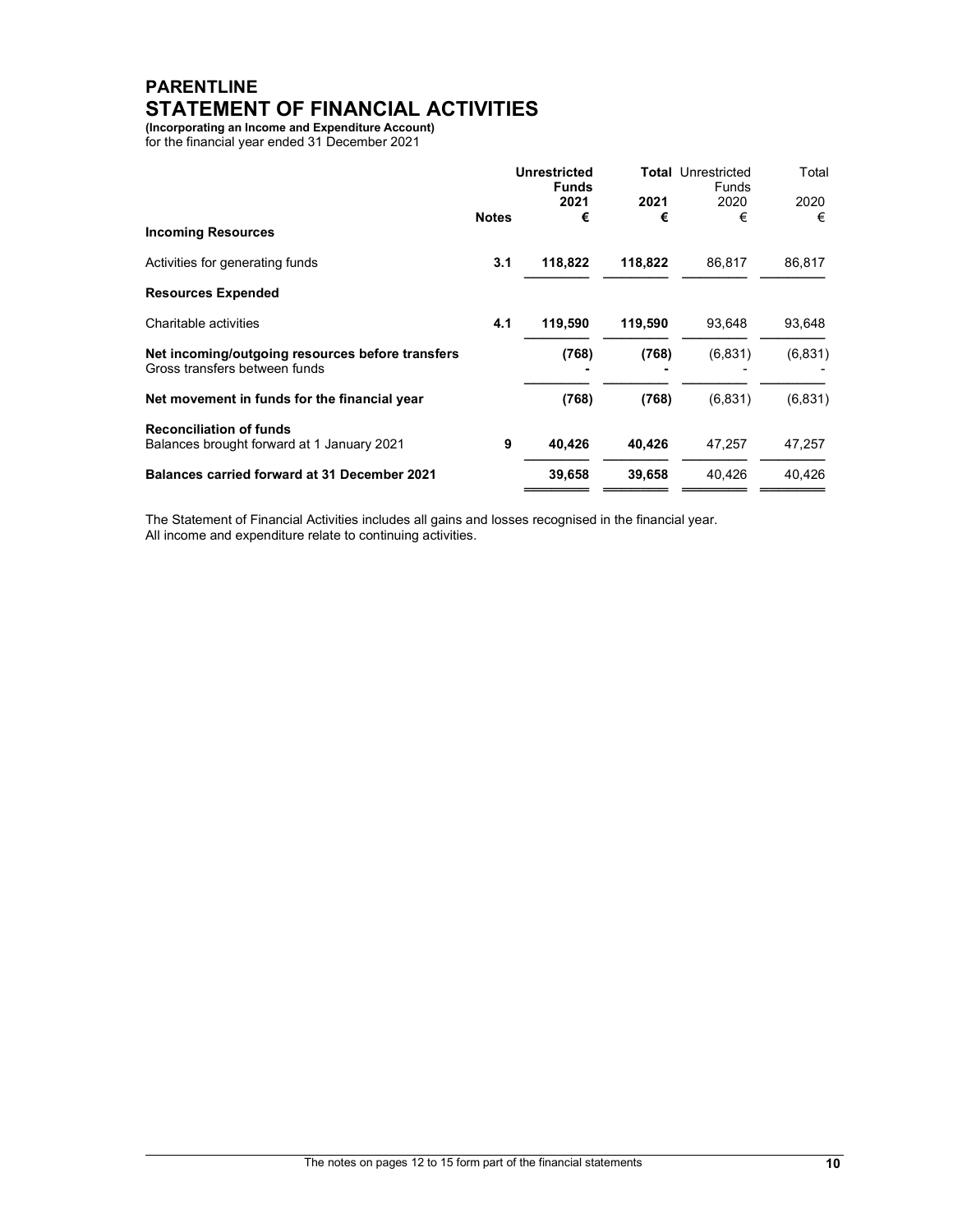## PARENTLINE BALANCE SHEET as at 31 December 2021

|                                                   |              | 2021      | 2020     |
|---------------------------------------------------|--------------|-----------|----------|
|                                                   | <b>Notes</b> | €         | €        |
| <b>Current Assets</b><br>Cash at bank and in hand |              | 51,160    | 46.615   |
| Creditors: Amounts falling due within one year    | 7            | (11, 502) | (6, 189) |
| <b>Net Current Assets</b>                         |              | 39,658    | 40,426   |
| <b>Total Assets less Current Liabilities</b>      |              | 39,658    | 40,426   |
| <b>Funds</b><br>General fund (unrestricted)       |              | 39,658    | 40,426   |
| <b>Total funds</b>                                | 9            | 39,658    | 40,426   |
|                                                   |              |           |          |

Approved by the Board of Directors and authorised for issue on \_\_\_\_\_\_\_\_\_\_\_\_\_\_\_\_\_\_\_\_\_\_\_ and signed on its behalf by

\_\_\_\_\_\_\_\_\_\_\_\_\_\_\_\_\_\_\_\_\_\_\_\_\_\_\_\_\_\_\_\_ \_\_\_\_\_\_\_\_\_\_\_\_\_\_\_\_\_\_\_\_\_\_\_\_\_\_\_\_\_\_\_\_

Michele Ridgway **Elizabeth Hodgins**<br>
Chairperson **Elizabeth Hodgins** Chairperson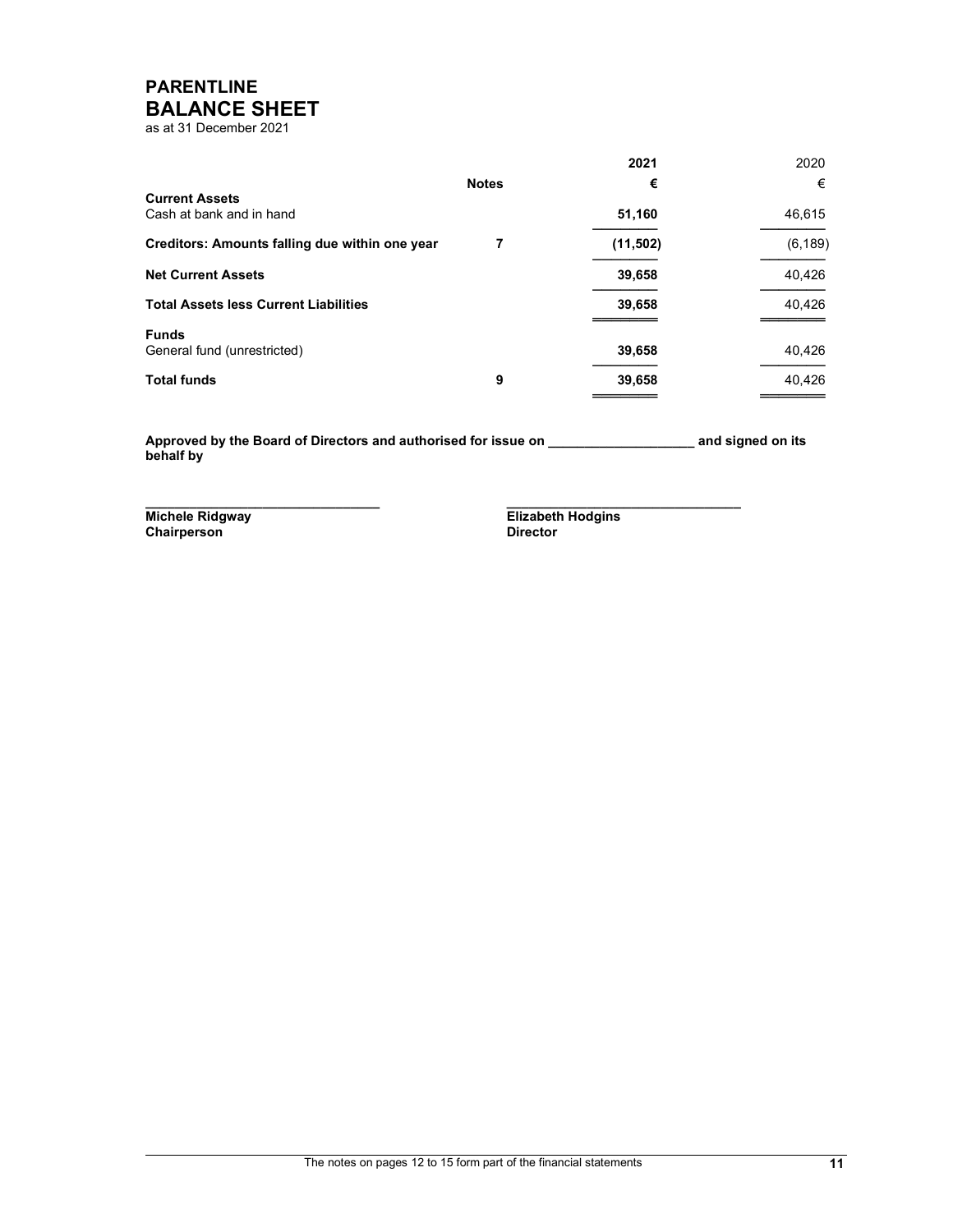# PARENTLINE NOTES TO THE FINANCIAL STATEMENTS

for the financial year ended 31 December 2021

### 1. GENERAL INFORMATION

PARENTLINE is a company limited by guarantee incorporated in the Republic of Ireland. The registered office of the company is Carmichael House, North Brunswick Street, Dublin 7 which is also the principal place of business of the company. The financial statements have been presented in Euro  $(\epsilon)$  which is also the functional currency of the company.

### 2. SUMMARY OF SIGNIFICANT ACCOUNTING POLICIES

The following accounting policies have been applied consistently in dealing with items which are considered material in relation to the charity's financial statements.

### Statement of compliance

 The financial statements of the company for the financial year ended 31 December 2021 have been prepared on the going concern basis and in accordance with the Statement of Recommended Practice (SORP) "Accounting and Reporting by Charities preparing their accounts in accordance with the Financial Reporting Standard applicable in the UK and Republic of Ireland FRS 102".

#### Cash flow statement

The company has availed of the exemption in FRS 102 from the requirement to produce a cash flow statement because it is classified as a small company.

#### Incoming Resources

Voluntary income or capital is included in the Statement of Financial Activities when the company is legally entitled to it, its financial value can be quantified with reasonable certainty and there is reasonable certainty of its ultimate receipt. Entitlement to legacies is considered established when the company has been notified of a distribution to be made by the executors. Income received in advance of due performance under a contract is accounted for as deferred income until earned. Grants for activities are recognised as income when the related conditions for legal entitlement have been met. All other income is accounted for on an accruals basis.

#### Income from charitable activities

 Income from charitable activities include income earned from the supply of services under contractual arrangements and from performance related grants which have conditions that specify the provision of particular services to be provided by the company. Income from government and other co-funders is recognised when the company is legally entitled to the income because it is fulfilling the conditions contained in the related funding agreements. Where a grant is received in advance, its recognition is deferred and included in creditors. Where entitlement occurs before income is received, it is accrued in debtors.

Grants from governments and other co-funders typically include one of the following types of conditions:

- Performance based conditions: whereby the company is contractually entitled to funding only to the extent that the core objectives of the grant agreement are achieved. Where the company is meeting the core objectives of a grant agreement, it recognises the related expenditure, to the extent that it is reimbursable by the donor, as income.

-Time based conditions: whereby the company is contractually entitled to funding on the condition that it is utilised in a particular period. In these cases the company recognises the income to the extent it is utilised within the period specified in the agreement.

In the absence of such conditions, assuming that receipt is probable and the amount can be reliably measured, grant income is recognised once the company is notified of entitlement.

Grants received towards capital expenditure are credited to the Statement of Financial Activities when received or receivable, whichever is earlier.

#### Cash at bank and in hand

Cash at bank and in hand comprises cash on deposit at banks requiring less than three months notice of withdrawal.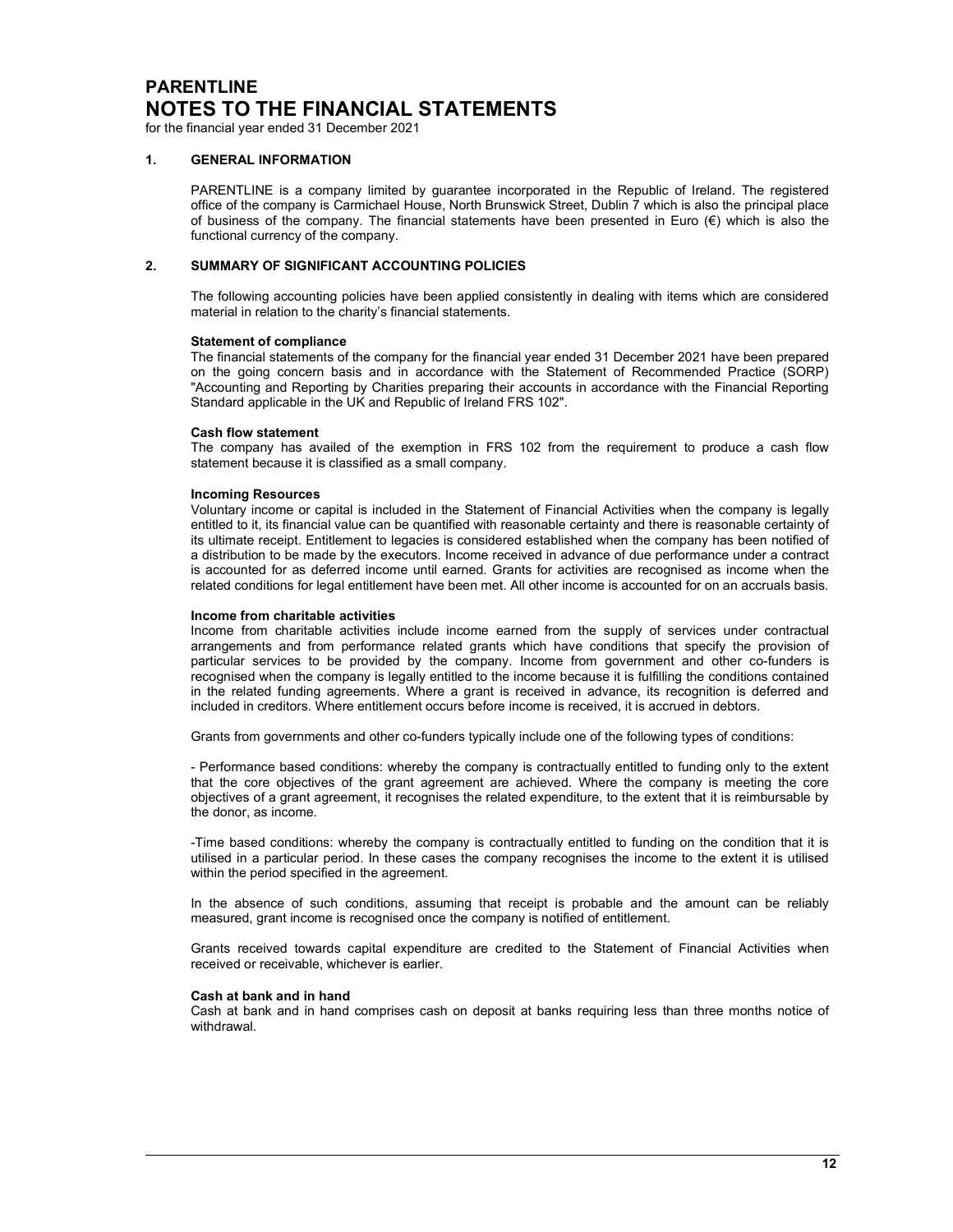# PARENTLINE **NOTES TO THE FINANCIAL STATEMENTS** continued

for the financial year ended 31 December 2021

#### Taxation and deferred taxation

No current or deferred taxation arises as the company has been granted charitable exemption. Irrecoverable valued added tax is expensed as incurred.

 Deferred tax is recognised in respect of all timing differences that have originated but not reversed at the balance sheet date where transactions or events have occurred at that date that will result in an obligation to pay more tax in the future, or a right to pay less tax in the future. Timing differences are temporary differences between the company's taxable income and its results as stated in the financial statements.

Deferred tax is measured on an undiscounted basis at the tax rates that are anticipated to apply in the periods in which the timing differences are expected to reverse, based on tax rates and laws that have been enacted or substantively enacted by the balance sheet date.

### 3. INCOME

| 3.1 | <b>OTHER TRADING ACTIVITIES</b>                           |                               | <b>Unrestricted</b><br><b>Funds</b> | <b>Restricted</b><br><b>Funds</b> | 2021<br>€                 | 2020<br>€                 |
|-----|-----------------------------------------------------------|-------------------------------|-------------------------------------|-----------------------------------|---------------------------|---------------------------|
|     |                                                           |                               | €                                   | €                                 |                           |                           |
|     | <b>Tusla Grant</b><br>Donations                           |                               | 97,402<br>21,420                    | ä,                                | 97,402<br>21,420          | 74,192<br>12,625          |
|     |                                                           |                               | 118,822                             |                                   | 118,822                   | 86,817                    |
| 4.  | <b>EXPENDITURE</b>                                        |                               |                                     |                                   |                           |                           |
| 4.1 | <b>CHARITABLE ACTIVITIES</b>                              | <b>Direct</b><br><b>Costs</b> | Other<br><b>Costs</b>               | <b>Support</b><br><b>Costs</b>    | 2021                      | 2020                      |
|     |                                                           | €                             | €                                   | €                                 | €                         | €                         |
|     | Audit fee                                                 |                               |                                     | 2,500                             | 2,500                     | 2,420                     |
|     | Office expenses<br>Staff costs                            |                               |                                     | 52,299<br>64,791                  | 52,299<br>64,791          | 47,947<br>43,281          |
|     |                                                           |                               |                                     | 119,590                           | 119,590                   | 93,648                    |
| 4.2 | <b>SUPPORT COSTS</b>                                      |                               |                                     | <b>Charitable</b>                 | 2021                      | 2020                      |
|     |                                                           |                               |                                     | <b>Activities</b><br>€            | €                         | €                         |
|     | <b>Staff Costs</b><br>Office expenses<br><b>Audit Fee</b> |                               |                                     | 64,791<br>52,299<br>2,500         | 64,791<br>52,299<br>2,500 | 43,281<br>47,947<br>2,420 |
|     |                                                           |                               |                                     | 119,590                           | 119,590                   | 93,648                    |
|     |                                                           |                               |                                     |                                   |                           |                           |
| 5.  | <b>ANALYSIS OF SUPPORT COSTS</b>                          |                               |                                     |                                   | 2021<br>€                 | 2020<br>€                 |
|     | <b>Staff Costs</b><br><b>Office Expenses</b>              |                               |                                     |                                   | 64,791<br>52,299          | 43,281<br>47,947          |
|     | <b>Audit Fee</b>                                          |                               |                                     |                                   | 2,500                     | 2,420                     |
|     |                                                           |                               |                                     |                                   | 119,590                   | 93,648                    |
|     |                                                           |                               |                                     |                                   |                           |                           |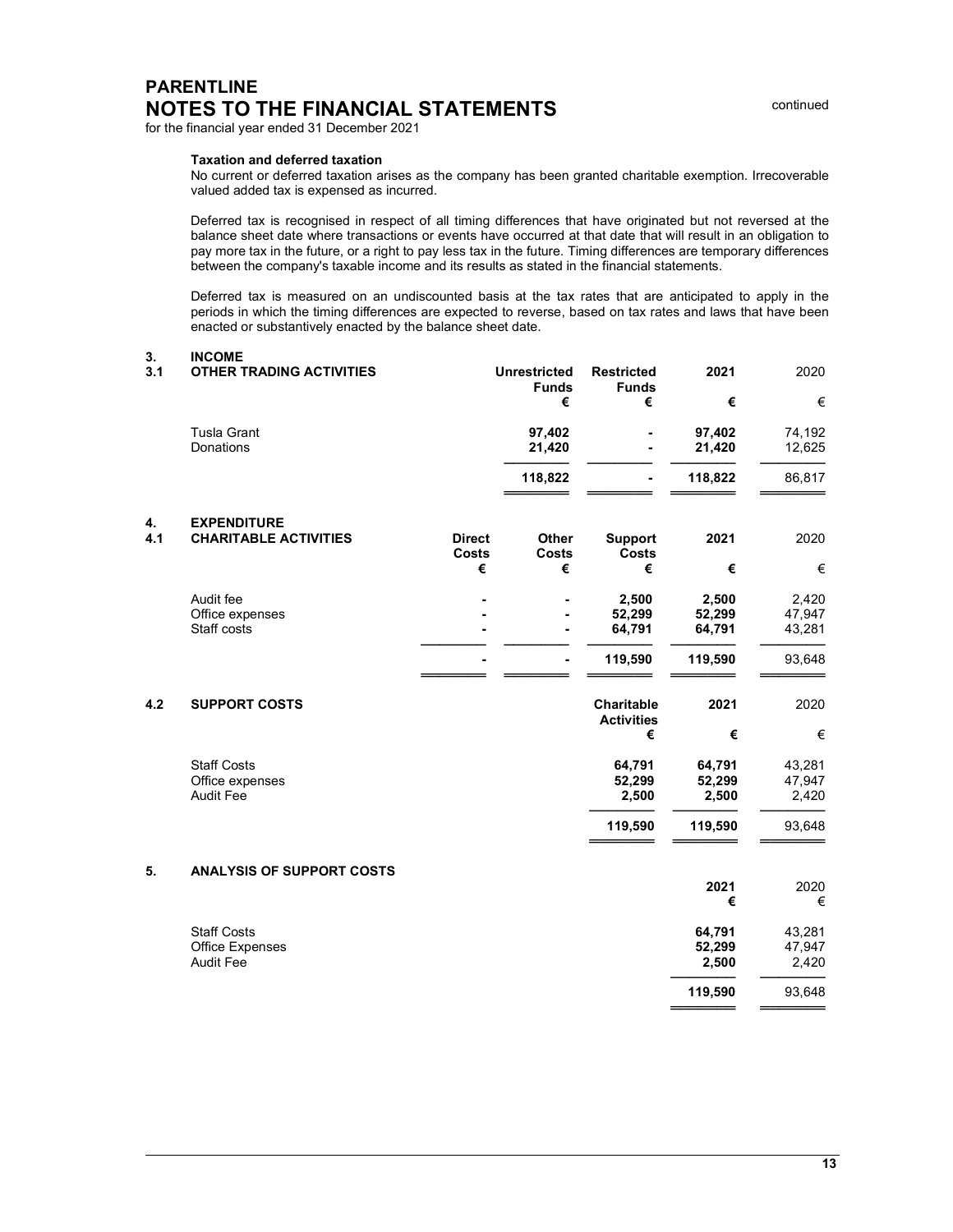# PARENTLINE NOTES TO THE FINANCIAL STATEMENTS **EXAMPLE STATE SETS** continued

for the financial year ended 31 December 2021

## 6. EMPLOYEES AND REMUNERATION

### Number of employees

The average number of persons employed (including executive directors) during the financial year was as follows:

|           |                                                            | 2021<br><b>Number</b>                    | 2020<br>Number                    |
|-----------|------------------------------------------------------------|------------------------------------------|-----------------------------------|
|           | Management<br>Administration                               | 1<br>1                                   | 1                                 |
|           |                                                            | 2                                        | $\mathbf{1}$                      |
|           |                                                            |                                          |                                   |
|           | The staff costs comprise:                                  | 2021<br>€                                | 2020<br>€                         |
|           | Wages and salaries<br>Social security costs                | 58,475<br>6,316                          | 38,974<br>4,307                   |
|           |                                                            | 64,791                                   | 43,281                            |
| 7.        | <b>CREDITORS</b><br>Amounts falling due within one year    | 2021<br>€                                | 2020<br>€                         |
|           | Taxation and social security costs<br>Other creditors      | 4,872                                    | 2,544                             |
|           | Accruals                                                   | 6,630                                    | 15<br>3,630                       |
|           |                                                            | 11,502                                   | 6,189                             |
| 8.        | <b>RESERVES</b>                                            |                                          |                                   |
|           |                                                            | 2021<br>€                                | 2020<br>€                         |
|           | At 1 January 2021<br>Deficit for the financial year        | 40,426<br>(768)                          | 47,257<br>(6,831)                 |
|           | At 31 December 2021                                        | 39,658                                   | 40,426                            |
| 9.<br>9.1 | <b>FUNDS</b><br><b>RECONCILIATION OF MOVEMENT IN FUNDS</b> | <b>Unrestricted</b><br><b>Funds</b><br>€ | <b>Total</b><br><b>Funds</b><br>€ |
|           | At 1 January 2020<br>Movement during the financial year    | 47,257<br>(6, 831)                       | 47,257<br>(6, 831)                |
|           | At 31 December 2020<br>Movement during the financial year  | 40,426<br>(768)                          | 40,426<br>(768)                   |
|           | At 31 December 2021                                        | 39,658                                   | 39,658                            |
|           |                                                            |                                          |                                   |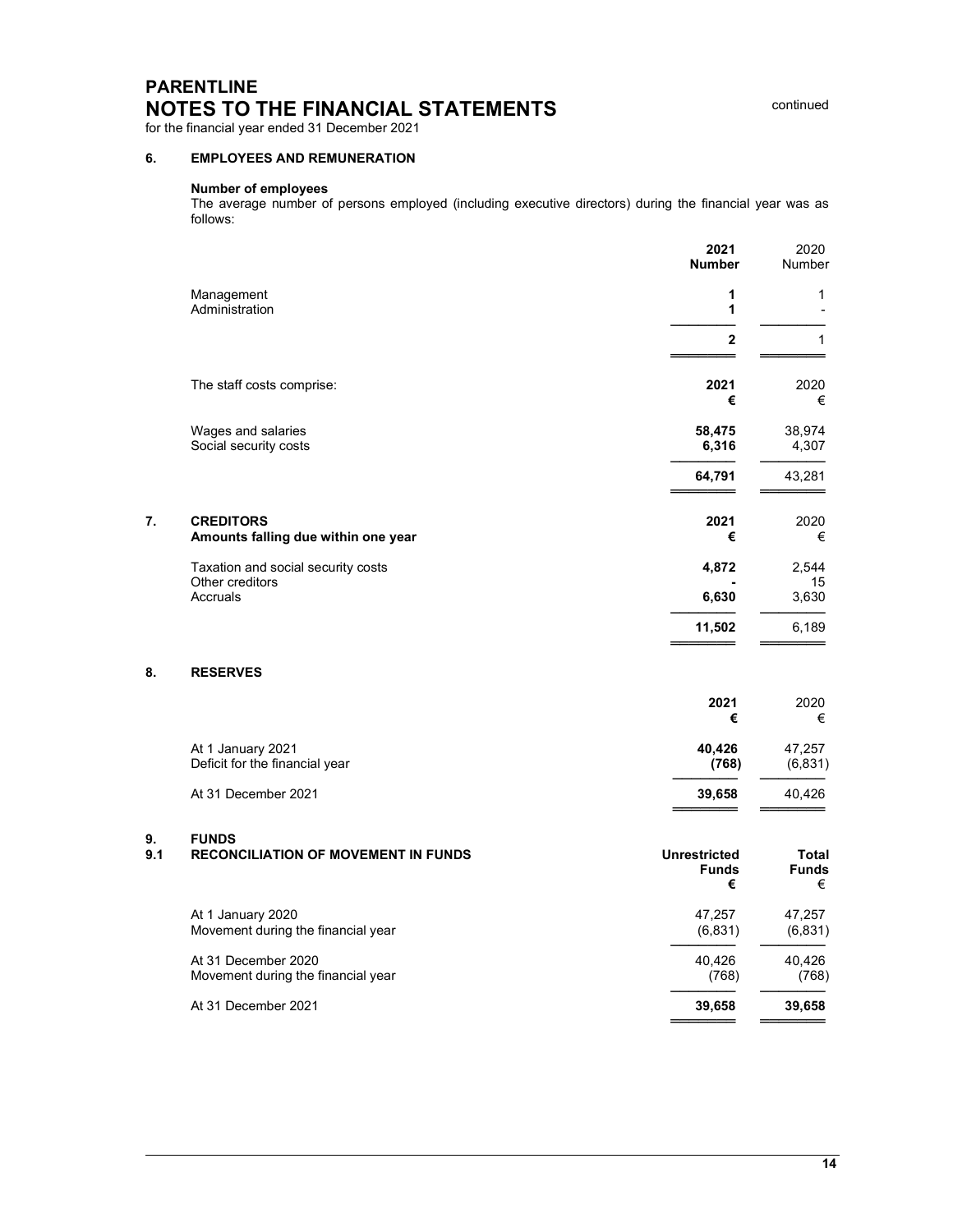# PARENTLINE **NOTES TO THE FINANCIAL STATEMENTS** continued

for the financial year ended 31 December 2021

## 9.2 ANALYSIS OF MOVEMENTS ON FUNDS

|                                     | <b>Balance</b><br>1 January<br>2021 |         | Income Expenditure | <b>Transfers</b><br>funds | <b>Balance</b><br>between 31 December<br>2021 |
|-------------------------------------|-------------------------------------|---------|--------------------|---------------------------|-----------------------------------------------|
|                                     | €                                   | €       | €                  | €                         | €                                             |
| <b>Unrestricted funds</b><br>Income | 40.426                              | 118.822 | 119.590            | ۰                         | 39,658                                        |
| <b>Total funds</b>                  | 40.426                              | 118.822 | 119.590            | ۰                         | 39,658                                        |

### 9.3 ANALYSIS OF NET ASSETS BY FUND

|                            | <b>Current</b><br>assets | Current<br>liabilities | <b>Total</b> |
|----------------------------|--------------------------|------------------------|--------------|
|                            | €                        | €                      | €            |
| Unrestricted general funds | 51,160                   | (11,502)               | 39,658       |
|                            | 51,160                   | (11, 502)              | 39,658       |

### 10. STATUS

The company is limited by guarantee not having a share capital.

The liability of the members is limited.

Every member of the company undertakes to contribute to the assets of the company in the event of its being wound up while they are members, or within one year thereafter, for the payment of the debts and liabilities of the company contracted before they ceased to be members, and the costs, charges and expenses of winding up, and for the adjustment of the rights of the contributors among themselves, such amount as may be required, not exceeding € 1.27 (one euro and twenty seven cent).

### 11. POST-BALANCE SHEET EVENTS

There have been no significant events affecting the Charity since the financial year-end.

### 12. APPROVAL OF FINANCIAL STATEMENTS

 The financial statements were approved and authorised for issue by the Board of Directors on ................................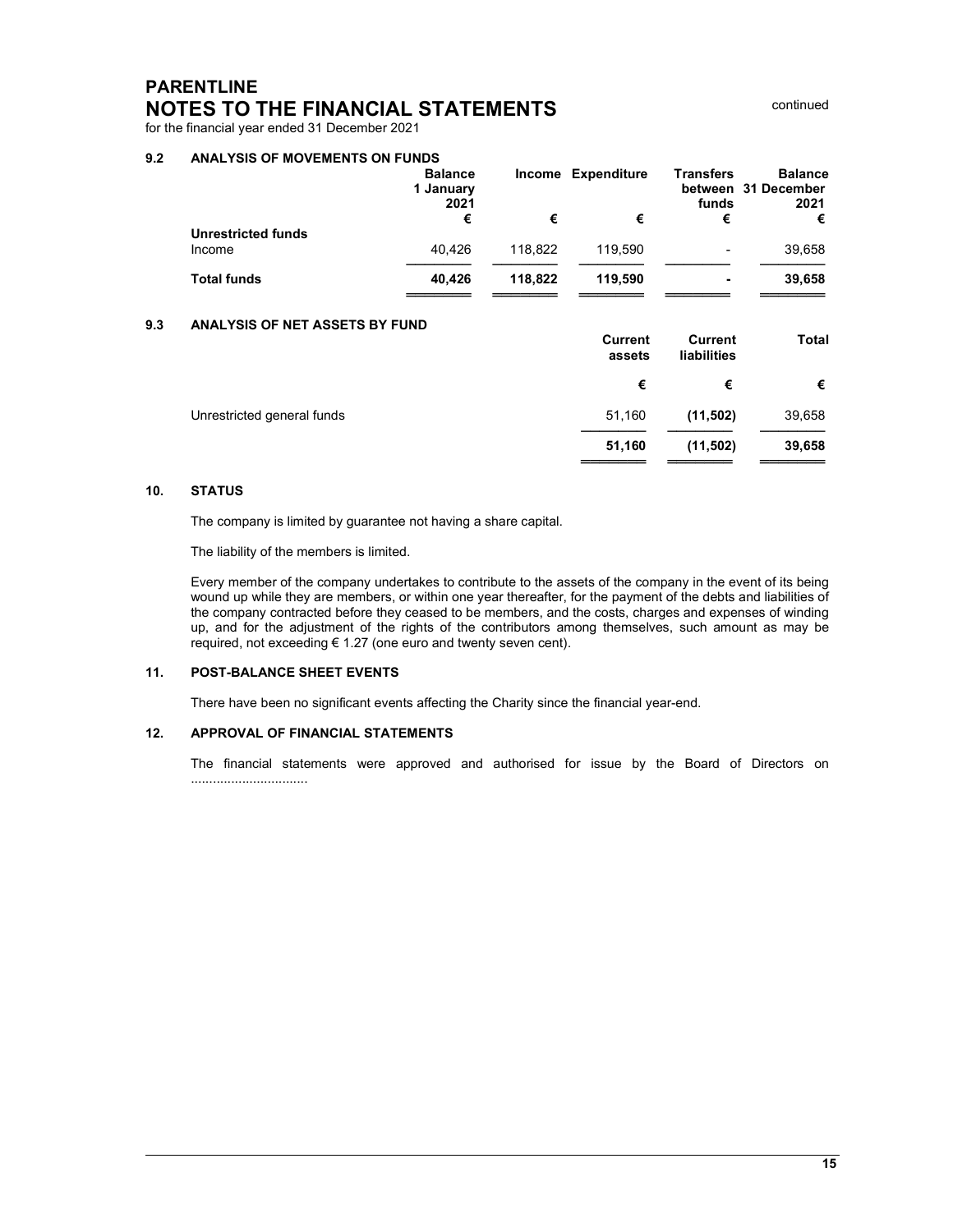# **PARENTLINE**

## SUPPLEMENTARY INFORMATION

## RELATING TO THE FINANCIAL STATEMENTS

## FOR THE FINANCIAL YEAR ENDED 31 DECEMBER 2021

NOT COVERED BY THE REPORT OF THE AUDITORS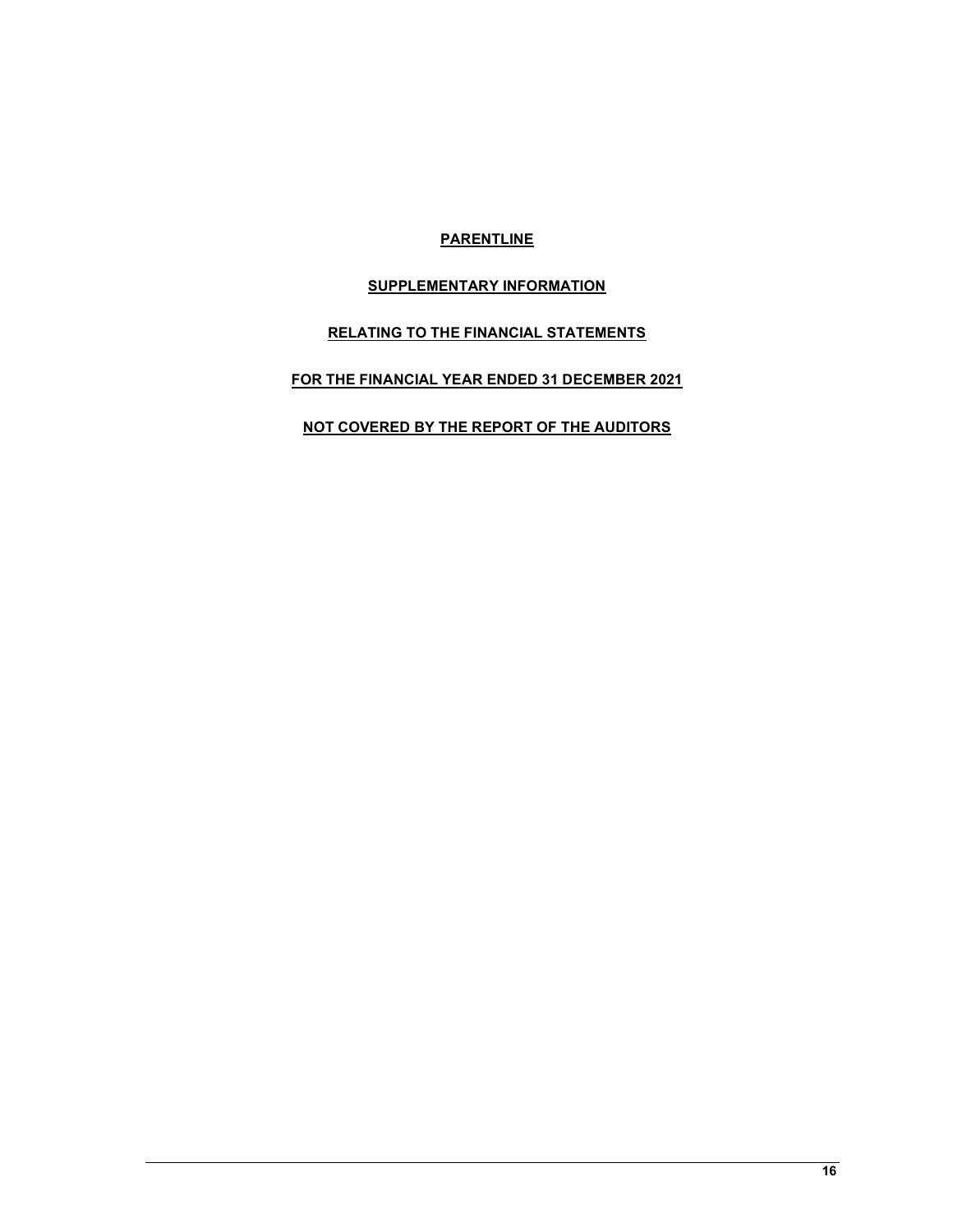## PARENTLINE SUPPLEMENTARY INFORMATION RELATING TO THE FINANCIAL STATEMENTS OPERATING STATEMENT

for the financial year ended 31 December 2021

|                                                 | <b>Schedule</b> | 2021<br>€        | 2020<br>€                 |
|-------------------------------------------------|-----------------|------------------|---------------------------|
| Income                                          |                 |                  |                           |
| - Donations<br>- Tusla Grant<br>- DEPT Children |                 | 21,420<br>97,402 | 1,625<br>74,192<br>11,000 |
|                                                 |                 | 118,822          | 86,817                    |
| Charitable activities and other expenses        | 1               | (119, 590)       | (93, 648)                 |
| <b>Net deficit</b>                              |                 | (768)            | (6, 831)                  |